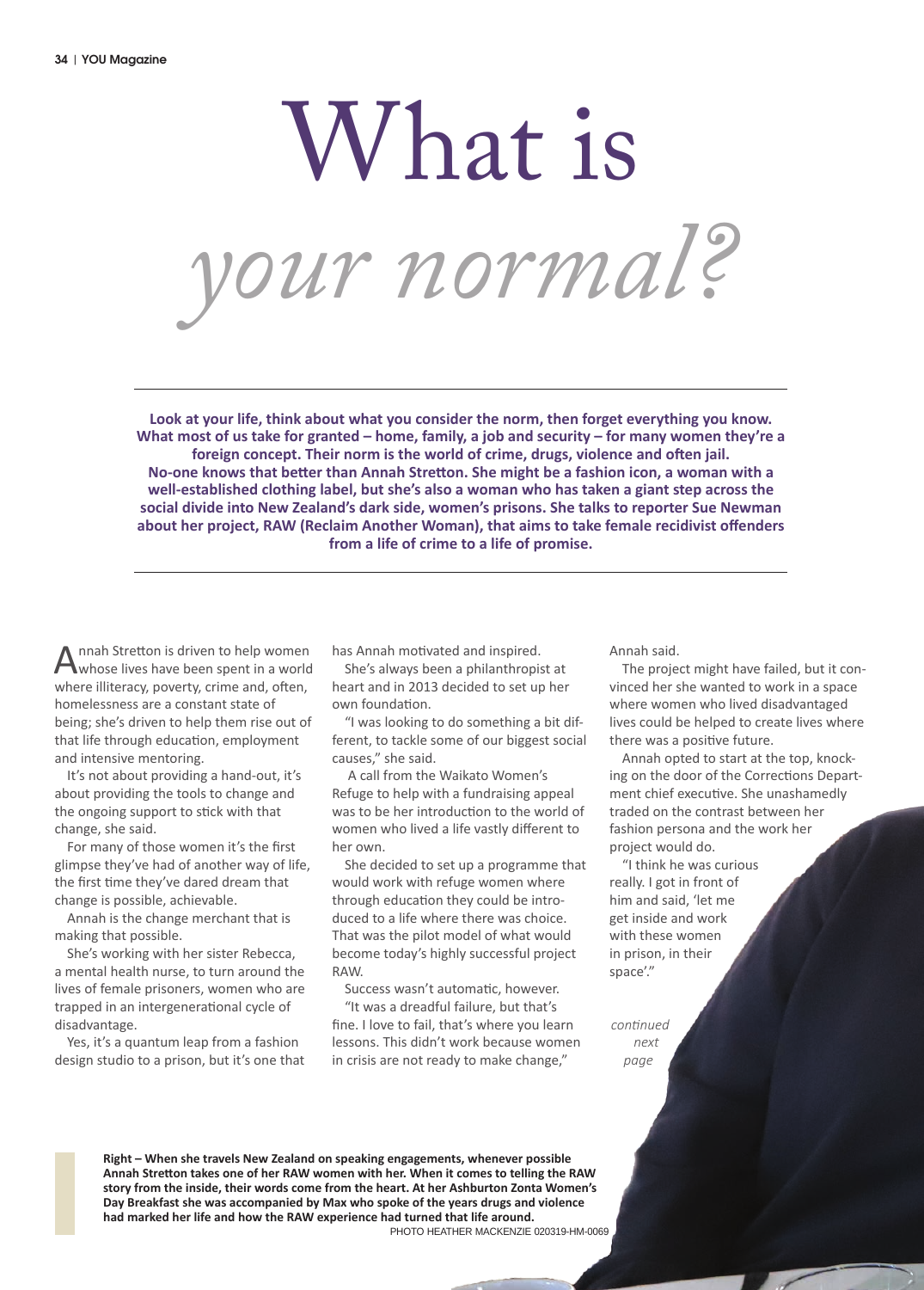## *From P34*

He agreed and the RAW project was born.

Annah stepped behind the wire and began a series of pilot workshops in Wiri Women's Prison. These were designed to engage women in a non-threatening learning environment. The goal was to encourage women to take part in more structured and vocational learning.

"Before anything could be achieved, however, I had to get to know the women and what they wanted to achieve."

Initially the women were sceptical, they thought what was being offered was too good to be true and a lot of them thought it might involve too much hard work.

"And there were a few early adapters that we quickly found out were playing us, we had to get our heads around a new kind of normal. These women had been living lives where they didn't think about the future, many were born into these lives."

For most being in prison wasn't seen as a hardship, it was almost a rite of passage.

Prison was a safe place where they were housed and fed. It wasn't a place they feared; for many it was part of a family cycle.

For Annah and Rebecca that meant adjusting to the women's perception of a normal world rather than reacting to it.

Today, the main focus of RAW is on life after prison. And it's tough. There are rules that cannot be broken, behaviours that will not be tolerated, but there's also opportunity, unlimited opportunity for those who want to take it, Annah said.

Women on the programme must relocate to Hamilton. It's about not going back into their old environment, about not getting involved with former associates and family members – even children.

And often there are children, several children, scattered around kin and non-kin carers.

"What they have is not family as we know it. We have to stop applying our normal to their lives."

Women on the programme live, 20 at any one time, in 'incubation' houses in Hamilton in various tiers, according to their time on the programme.

The house rules could be found in many ordinary Kiwi homes, but they're often new to the RAW women – no drugs, no alcohol, no gang associations and visitors are vetted. There are also curfews that are usually

part of a parole package.

 Each tier has women who are well down the track towards changing their lives who are there to watch and guide.

"These are the RAW women. They become part of our succession plan, they're women we're keen to get involved in our conversations," Annah said.

Some of those women are happy to accompany Annah on her speaking tours, telling the story of their own lives and the impact the project has had for them.

Change cannot be made overnight. It takes months or years to break the cycles, the beliefs and the lifestyles the women have grown up with, Annah said.

"It's about keeping them on the right page, keeping them moving forward, about trying to get joy back into their lives. I know how hard it is for these women to make life changes."

Many of the women have addictive personalities. If it's not drugs or alcohol, it might be sex.

> For the drug users, making change is difficult. They say they love drugs, love the effect of the drug, the way it makes them feel.

> > "They think, 'why would I stop if it makes me feel good?' I plead with the girls not to take drugs, to get off drugs. Sometimes they say to me, how would I feel if I was told I could never have something like a glass of wine again," Annah said.

> > > *continued over page*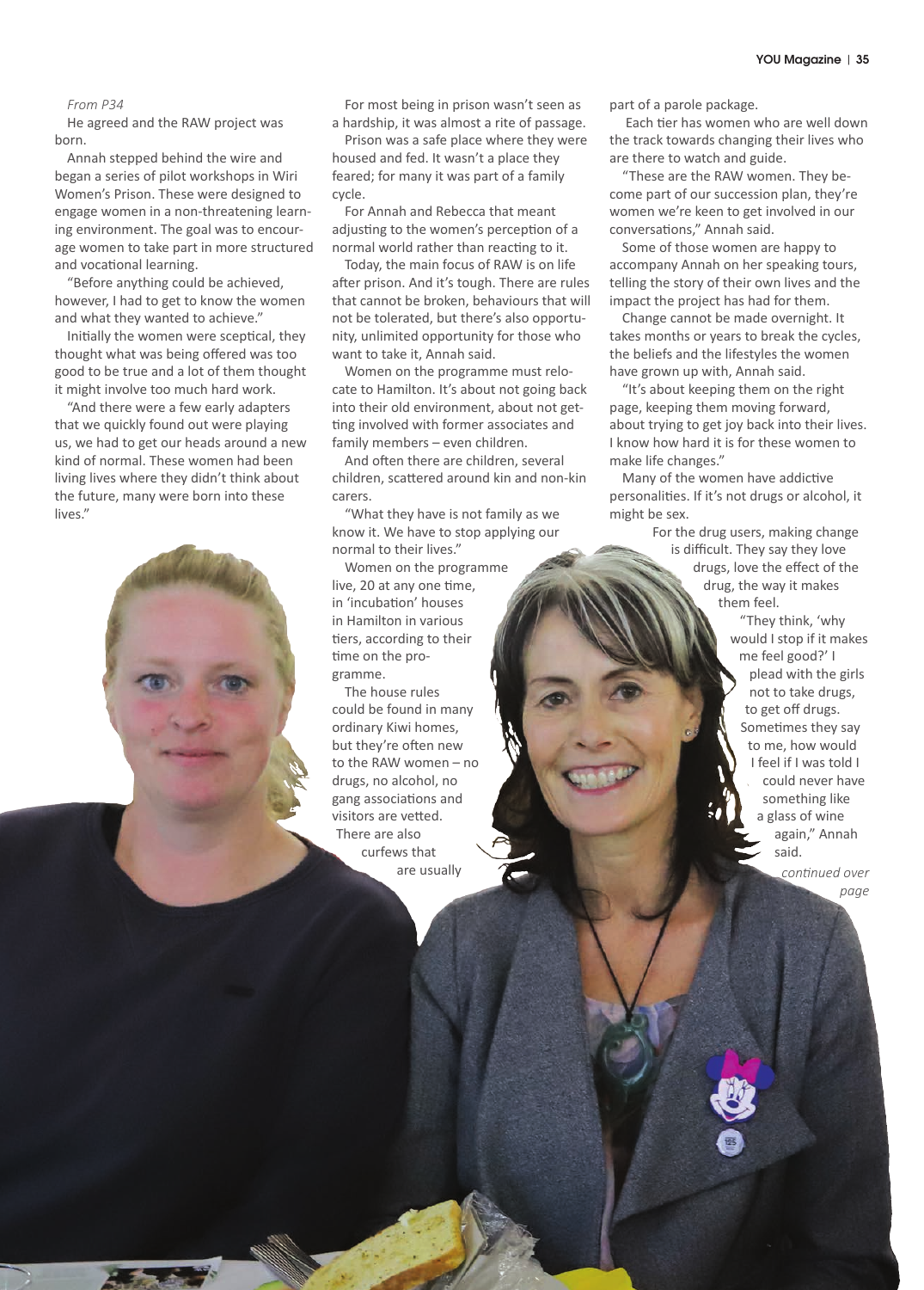### 36 | YOU Magazine

### *From P35*

The downside was that when they were on drugs, they thought they were invincible, bullet-proof and the cycle of anti-social behaviour began over again.

RAW is about educating women, but that's an anathema to most.

"Many of these women have never engaged in learning, but in the programme learning is non-negotiable. Inside prison, however, everything is negotiable. You can learn or not. You might not be entitled to parole if you don't but a lot don't care, all they care about is just doing their time."

Breaking the cycle of crime won't happen overnight. For older women it could take three generations; two if the women RAW works with are younger.

When it comes to reducing New Zealand's incarceration and reoffending rates, Annah believes we're tackling the problem the wrong way. Taxing higher income earners to generate money for the country's poorest people was not the right approach, she said.

"All their lives they've been on benefits and the criminal process is even better than the benefit. Crime pays for them, it's easy, much easier. We need to teach them to fish, not give them fish."

Evidence that the current system is not working comes in muster numbers – 300 women in prison in 2014; 900 today. The population is multiplying rapidly.

Currently, Corrections contracts out-ofgate providers to take women for three months on release, providing jobs and accommodation.

"That's hugely challenging because they can't get jobs and after three months they're out on the street doing the same old stuff. The Corrections model simply doesn't work," Annah said.

Under that model there was no options. The women were thrust back into their old world where they often had no-one and no



connections other than criminal ones.

"We deal with the ones the country has written off – the women Corrections won't put any more work into. It's harder for these women to seek help."

And the hardest step for those women was the first step, Annah said.

"If you've been in a space where you've been paid to be at home why would you change? That's where the Government misses the point."

The cost of keeping women in prison was high, but if the costs incurred on the outside through lawyers and welfare



**First Floor 123 Burnett Street Contact: Shaun Hurley shurley@tridenthomes.nz Open Mon - Fri 8.30am - 5pm First Floor 123 Burnett Street Contact: Shaun Hurley shurley@tridenthomes.nz**

# **operated with focus on Proud to be locally owned & supporting the community supporting the community operated with focus on**

- **10 Year Master Builder Guarantee 10 Year Master Builder Guarantee**
- **Trade Qualified Workforce Trade Qualified Workforce**

**www.tridenthomes.nz**

- **100% New Zealand Owned 100% New Zealand Owned**
- **Homes Designed for your lifestyle Homes Designed for your lifestyle**

**P. 03 308 21 27 www.tridenthomes.nz P. 03 308 21 27**